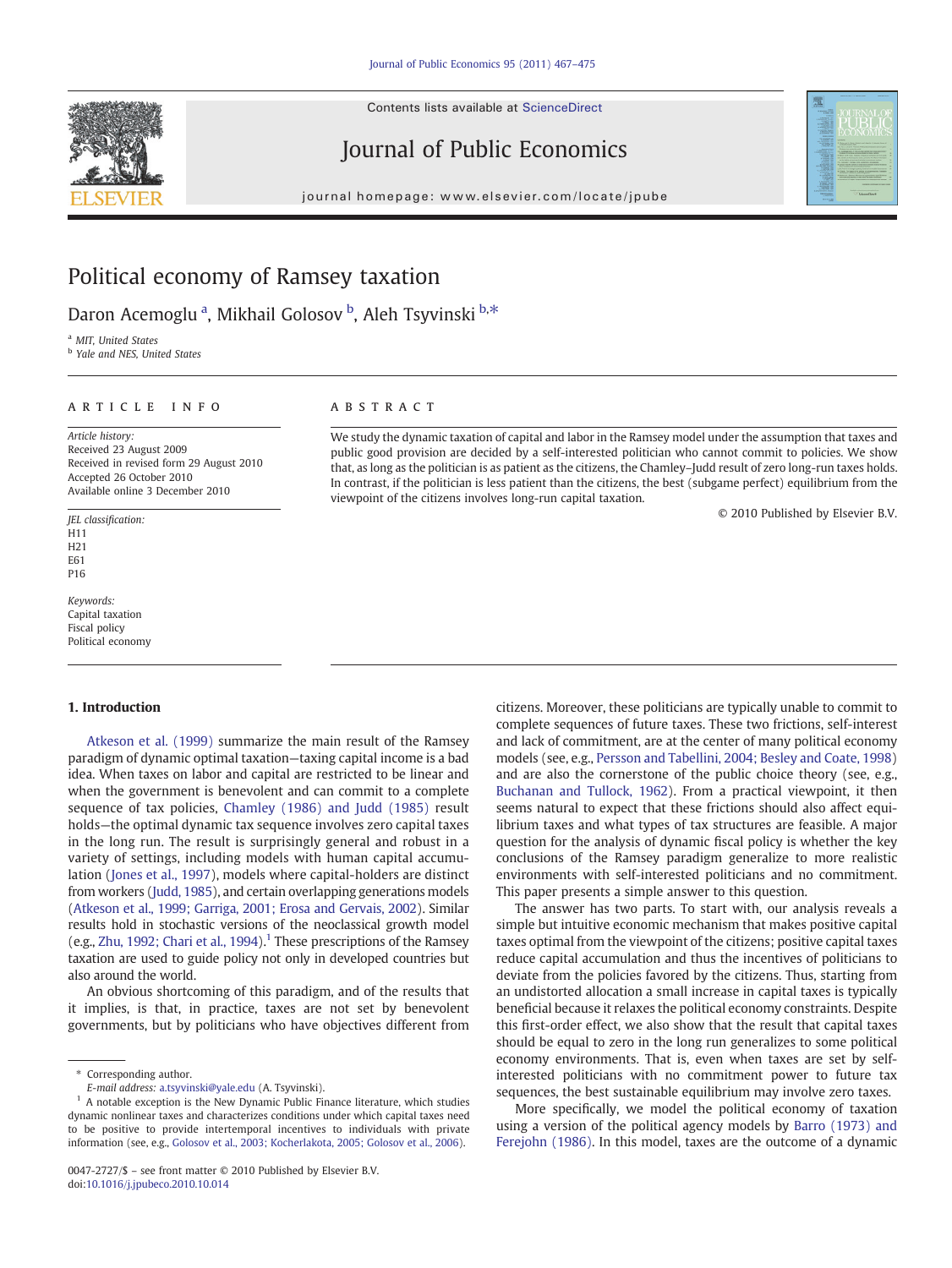game between politicians and citizens. While politicians have the power to set taxes, they are potentially controlled by the citizens, who can remove them from power using elections or other means. We analyze a neoclassical growth model, where self-interested politicians decide on linear taxes on labor and capital income and manage government debt. The amount that is left after servicing debt and financing public goods constitutes the rents for the politician in power. The interactions between citizens and politicians define a dynamic game. We characterize the best subgame perfect equilibrium (SPE) of this game from the viewpoint of the citizens.<sup>2</sup> We show that this problem is similar to the dynamic taxation problems in the literature except for the addition of a sequence of sustainability constraints for politicians, which ensure that politicians are willing to choose a particular sequence of capital and labor income taxes.

Our first result is that despite the self-interested objectives (rentseeking behavior) of politicians and the lack of commitment to future policies, the best equilibrium will involve zero capital taxes as in the celebrated Chamley–Judd result, provided that politicians are as patient as the citizens. The intuition for this result is that the society can structure dynamic incentives to politicians in such a way that, in the long-run, rents to the politicians can be provided in a nondistortionary way. This result shows that the Chamley–Judd conclusion concerning the desirability of zero capital taxes in the long run has wider applicability than previously considered.

Our second result, however, delineates a specific reason for why positive capital taxes might be desirable. If politicians are more impatient than the citizens (which may be a better approximation to reality than the politicians having the same patience as the citizens, for example, because of exogenous turnover), the best equilibrium involves long-run capital taxes as well as additional distortions on labor supply. The reason for the presence of positive long-run capital taxation in this case is that, when politicians are less patient than the citizens, the political sustainability constraint remains binding even asymptotically. This increases the marginal cost of saving (and also of supplying labor for the citizens) because any increase in output must now also be accompanied with greater payments to politicians to provide them with the appropriate incentives. Intuitively, starting from a situation with no distortions (and zero capital taxes), an increase in capital taxation has a second-order effect on the welfare of the citizens holding politician rents constant, but reduces the capital stock of the economy and thus the rents that should be provided to politicians by a first-order amount. Consequently, positive capital taxes will be beneficial to citizens when political sustainability constraints are binding. It is also important to emphasize that such an allocation indeed requires distortionary taxes. If capital taxes were equal to zero, each individual would have an incentive to save more and the capital stock would be too high relative to the one that maximizes the utility of the citizens. Therefore, the "second-best allocation" can be decentralized only by using distortionary (linear) taxes.

Overall, our results suggest that the conclusions of the existing literature may have wider applicability than the framework with a benevolent government typically considered in the literature. But, they also highlight a new reason for why positive capital taxes might be useful, and thus suggest caution in applying these results in practice, especially when politicians are short-sighted either because electoral controls are imperfect or because of exogenous turnover or other reasons.

Important precursors to our paper include [Brennan and Buchanan](#page--1-0) [\(1980\)](#page--1-0) and [Wilson \(1989\),](#page--1-0) who argue for distortionary taxes to be used to curb the negative political economy effects. In a more recent contribution, [Becker and Mulligan \(2003\)](#page--1-0) argue that inefficient taxes may be beneficial as a way of reducing excessive spending by politicians and provide empirical evidence consistent with this view. [Besley and Smart \(2007\)](#page--1-0) emphasize the importance of fiscal restraints in political agency models where politicians are controlled by elections. None of these papers consider the implications of political economy concerns for long-run capital taxation. [Persson and Tabellini](#page--1-0) [\(1994\)](#page--1-0) study a political model of capital taxation and show that necessary commitment under representative democracy corresponds closely to that provided by the actual institutions of most democracies. [Bassetto \(1996\)](#page--1-0) explores how to sustain debt in an economy of renters and voters.

Our analysis builds on earlier work by [Chari and Kehoe \(1990,](#page--1-0) [1993\)](#page--1-0), who study dynamic fiscal policy as a game between a benevolent (potentially time-inconsistent) government and citizens, and on [Acemoglu et al. \(2008, 2010\).](#page--1-0) [Acemoglu et al. \(2008\)](#page--1-0) develop a benchmark framework for the analysis of government policy in the context of a dynamic game between a self-interested government and citizens, but focus on situations in which there are no restrictions on tax policies. [Acemoglu et al. \(2010\)](#page--1-0) use this framework for the analysis of the political economy of taxation and dynamic Mirrlees economies — the restrictions on taxes in that paper are endogenous and result from incentive compatibility constraints due to incomplete information. In our paper, we focus on the canonical Ramsey setup, where government is limited to linear (distortionary) taxes.

Most closely related to our paper is the recent work by [Yared](#page--1-0) [\(2010\),](#page--1-0) who studies dynamic fiscal policy in a stochastic general equilibrium framework with linear taxes under political economy constraints similar to ours. The main difference is that Yared's analysis does not incorporate capital, which is the focus of the present paper. In a political economy setup similar to ours, [Caballero and Yared](#page--1-0) [\(2010\)](#page--1-0) also study the dynamics of taxes, though they focus on a stochastic environment with aggregate shocks and ignore the role of capital taxation.

Our paper is also related to [Benhabib and Rustichini \(1997\)](#page--1-0) and to recent work by [Reis \(2007\)](#page--1-0) on optimal policy with benevolent government without commitment.<sup>3</sup> [Albanesi and Armenter \(2007a,b\)](#page--1-0) provide a unified framework for the study of intertemporal distortions, though their framework does not incorporate explicit political economy considerations or allow the planner (politicians) and the agents to have different discount factors. [Aguiar and Amador \(2009\)](#page--1-0) provide a tractable model for the effects of dynamic political economy on policy and capital accumulation. Several papers study Markov perfect equilibria in models of dynamic fiscal policy with time inconsistency or with political economy elements. [Hassler et al. \(2008\),](#page--1-0) for example, show the possibility of positive long-run taxation and cycles in an environment with age-dependent capital depreciation rates. [Aguiar et al. \(2007, 2009\)](#page--1-0) characterize optimal taxes and debt policy in a small open economy. [Hassler et al. \(2005\), Song et al. \(2009\) and](#page--1-0) [Battaglini and Coate \(2008\)](#page--1-0) study dynamic taxation in the presence of different political economy elements. [Armenter \(2007\)](#page--1-0) shows that in a two-class, stochastic economy similar to that in [Judd \(1985\),](#page--1-0) the standard Ramsey policy sequence can be sustained if policy revisions require unanimity to be approved. [Farhi and Werning \(2008\)](#page--1-0) and [Sleet and Yeltekin \(2006, 2008\)](#page--1-0) study dynamic fiscal policy in an environment with private information and lack of commitment or political economy constraints, and show that constrained optimal policies in these environments can be characterized as a solution to an

 $^{\rm 2}$  Our focus on the best SPE is motivated by our attempt to understand what the best feasible tax structures will be in the presence of political economy and nocommitment constraints. Naturally, the dynamic game we specify has other equilibria, and many of these exhibit greater inefficiencies than the best SPE characterized here. We believe that focusing on the best SPE highlights the dynamic economic forces affecting capital taxes in the clearest possible way.

<sup>&</sup>lt;sup>3</sup> There is also a large quantitative literature on time-inconsistent tax policies with benevolent politicians (social planners). For example, [Klein et al. \(2008\)](#page--1-0) focus on time consistent Markovian equilibria, while [Phelan and Stacchetti \(2001\)](#page--1-0) study more general sustainable equilibria in such environments.